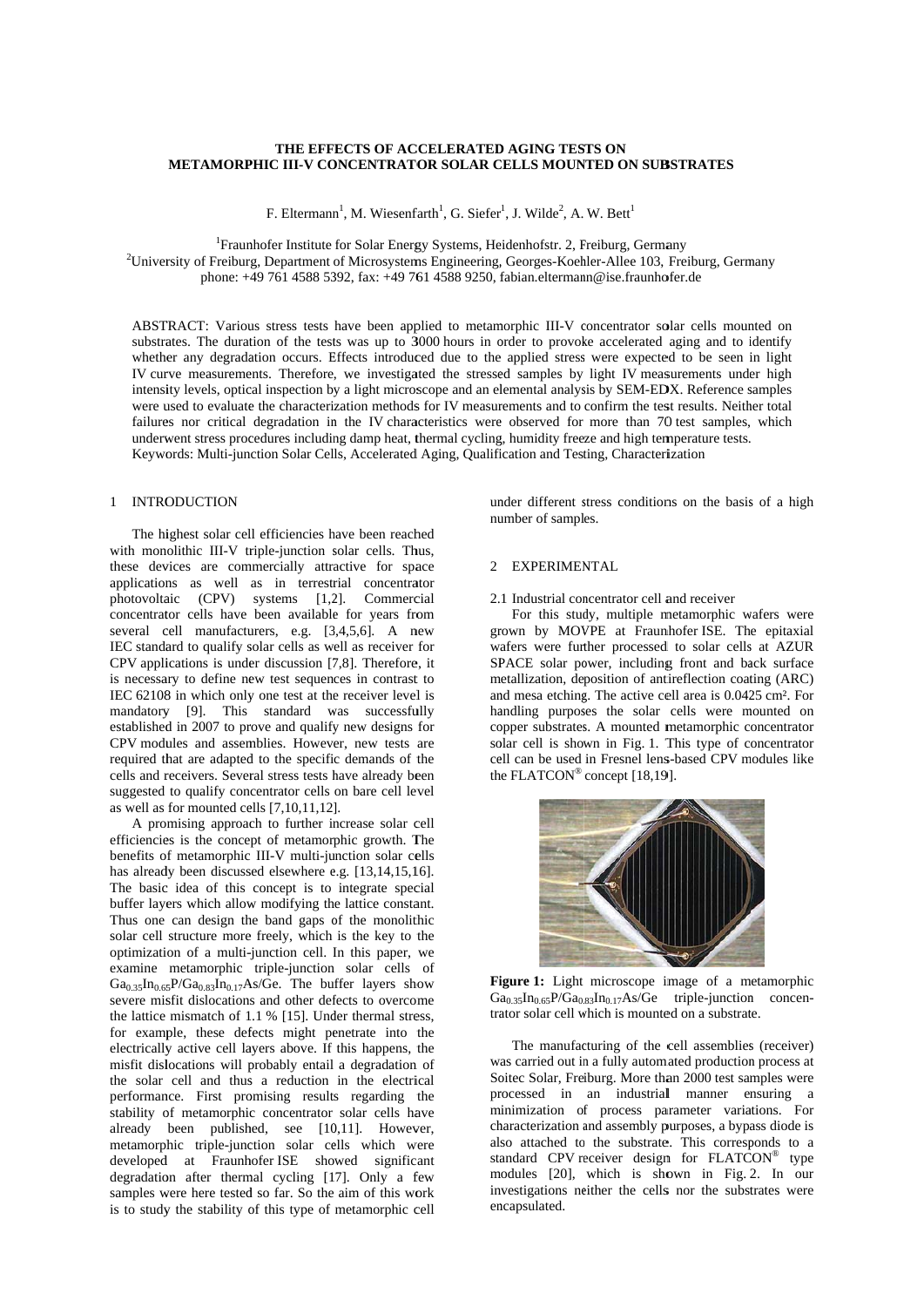

**Figure 2:** Photograph and schematic of the CPV receiver design (test samples).

The back surfaces of bypass diode and solar cell are attached to the substrate by an electrically and thermally conductive adhesive. The connection between the front metallization of cells and diodes is accomplished by thin gold wire bonds. All receivers (test samples) were processed in the same production batch (AV100).

2.2 Stress tests and conditions

Four accelerated aging tests (below also referred to as stress tests) were carried out to ascertain which defects and degradation may occur under different stress conditions. Table 1 lists all stress tests, the overall duration of each test and the last date of characterization. In addition, the references for the chosen test conditions are given. The testing will continue until a test duration of at least 6000 h is reached.

**Table 1:** List of stress tests, overall duration of each test, the date of the latest characterization and the reference for the chosen test conditions.

| <b>Stress test</b> |      | <b>Duration</b> | Date    | Ref. |
|--------------------|------|-----------------|---------|------|
|                    |      | Ihl             | [MM/YY] |      |
| Damp heat          | (DH) | 3000            | 08/11   | [9]  |
| Thermal cycling    | (TC) | 2500            | 08/11   | [21] |
| Humidity freeze    | (HF) | 1600            | 07/11   | [9]  |
| High temperature   | (HT) | 1500            | 08/11   |      |

Neither the cell nor the chip surface, which also includes the substrate, is covered by any encapsulation or protective coating. The performance may especially be reduced by a degradation of the cell surface, which can be the ARC or the cell perimeter, caused by, for example, oxidation. In order to analyze the effects of high temperature (150 °C) as well as damp heat (85 °C/85 %) RH) on metamorphic concentrator solar cells, two tests were defined. Due to the defects in the crystal structure within the metamorphic buffer layers thermal stress might be a critical issue for the long-term stability of metamorphic solar cells. A simple thermal cycling test (-30 °C to 130 °C, Fig. 3) has been applied to investigate if defects might move into active cell layers. A humidity freeze test (-40 °C to 85 °C/85 % RH, see Fig. 4) was selected to prove the stability of the test samples under combined stress conditions.

### 2.3 Temperature cycle

The target for the thermal cycling test was a maximum duration of 1 h per cycle [21]. This value has not been achieved due to the limited temperature rate of the climate chamber. In the experiment performed here, temperature limits of -30 °C and 130 °C were chosen and a cycle duration of 2 h was reached. A lower temperature

limit of -40 °C will double the cycle duration. Compared to IEC 62108, the maximum temperature is higher, in order to increase the stress on the sample. The conditions in the test chamber were always monitored by two temperature sensors. Fig. 3 illustrates the measured temperature profile of the test chamber as well as of a test sample compared to the targeted temperature cycle.



**Figure 3:** Temperature cycle in a climate chamber at Fraunhofer ISE. Actual temperatures of the chamber and a sample were monitored with two temperature sensors. Additionally, the target cycle is shown.

In Fig. 3 the duration of one cycle is shown. The bold line and the circles represent the temperatures measured at the sample and in the chamber, respectively. A good agreement between both measured temperature profiles is found. A maximum temperature difference between test chamber and sample of only 5 K was detected. However, in order to achieve the target temperatures, dwell times (15 min) as well as heating and cooling rates, the settings for the thermal cycling test were modified after 2500 h.

## 2.4 Humidity freeze cycle

The settings for the humidity freeze test were based on the equivalent test for CPV modules in IEC 62108 to evaluate the applicability on the cell/receiver level. In order to verify the conditions in the corresponding climate chamber, the temperature (line) and the relative humidity (squares) were monitored by internal sensors for 24 h. The sequence of the humidity freeze test is shown in Fig. 4. The temperature limits as well as the relative humidity (RH) of 85 % at 85 °C were reached. Step functions were used to heat and cool with maximum power.



**Figure 4:** Humidity freeze cycle in a climate chamber at Fraunhofer ISE. Temperature and relative humidity were logged by internal sensors. The programmed test cycle settings are also displayed.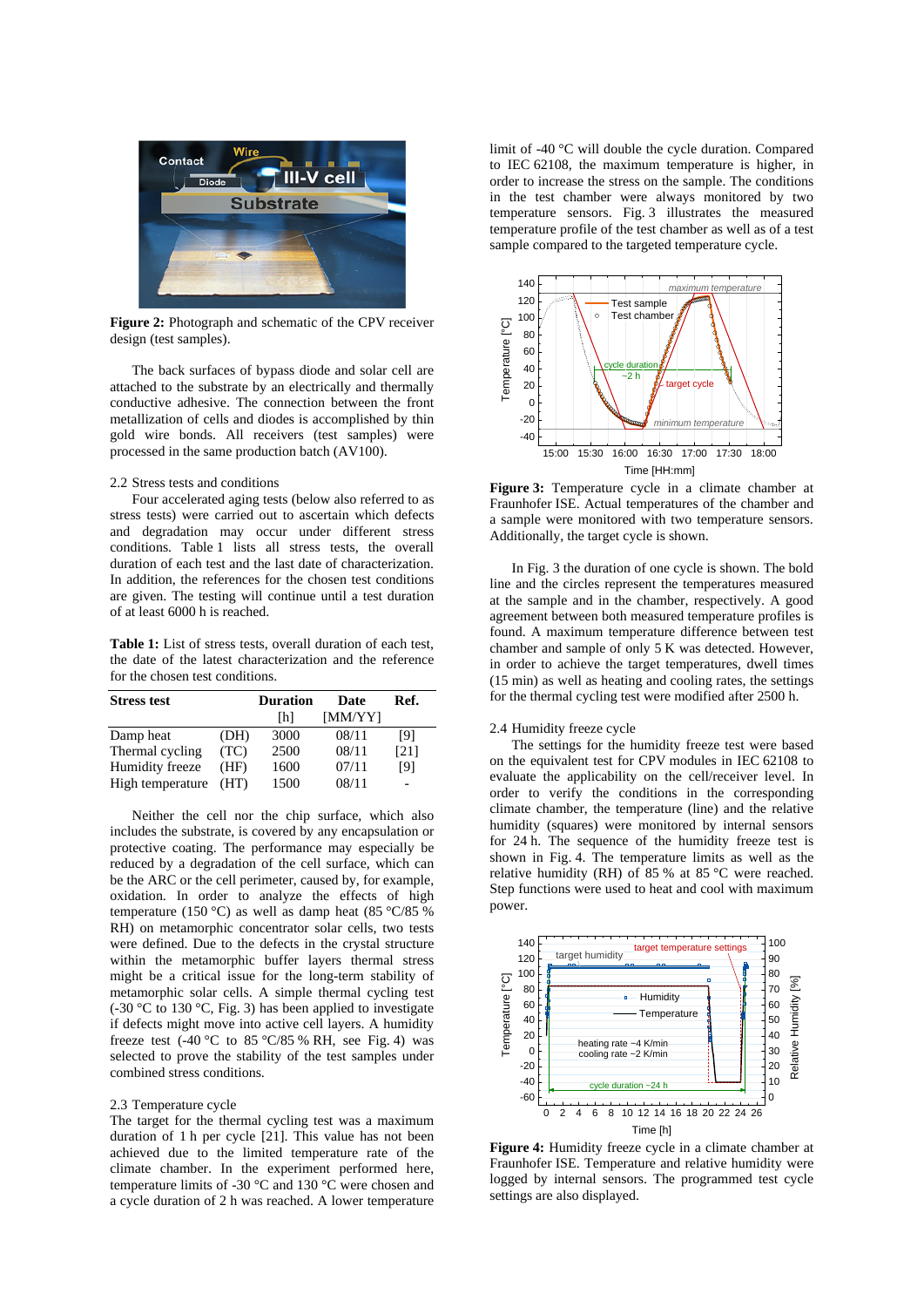As the cooling rate (2 K/min) was lower than the heating rate (4 K/min), the settings were adapted after 1600 h. Also, the climate chamber was further on remotely controlled by software in order to achieve equal heating and cooling rates and a cycle duration of exactly 24 h.

#### 3 CELL CHARACTERIZATION METHODS

### 3.1 Laboratory flash setup

A laboratory flash setup was used for the IV measurements of the metamorphic solar cells. This setup has a short flash interval of less than 30 s, meaning the charging time between two flashes. Thus, a fast characterization of a large number of solar cells is feasible. For this work, the test samples were measured at a light intensity level of 35 W/cm². In order to reach this intensity value, the flash bulb must be positioned directly over the receiver at a distance of less than 5 cm. Hence, the height of the bulb must be readjusted for each measurement due to the manual contacting of the solar cell to the measuring equipment. The bracket holding the flash head was adjusted by a test measurement before characterization. Therefore, a test sample was introduced as reference sample. The sample AV100-0366ref was not exposed to any accelerated aging and, in addition, was used for the evaluation of the measurement accuracy for this characterization method. Based on the measured short circuit current  $(I_{SC})$  of the reference sample, the measurements of the aged samples were performed at an intensity level of about 35 W/cm². Fig. 5 shows the minimum, maximum and mean measurement values of  $I_{SC}$  and  $V_{OC}$  for the reference sample. At each characterization step of a test batch the reference sample was measured several times, except in step 3. A test batch contains all test samples which went through one of the stress tests.



**Figure 5:** Minimum, maximum and mean values of short circuit current and open circuit voltage for the reference sample AV100-0366ref at each characterization step of a test batch.

The evaluation of the results from the reference sample indicates that this characterization method requires further development. The mean values of  $I_{SC}$ show that the target value of 0.214 A, corresponding to 35 W/cm², for the reference sample was not met for all steps. This is especially true for steps 1 and 4. The readjustment of the flash head has led to a higher uncertainty than expected. Due to the variation in the measured current of the reference sample and thus in flash intensity for further evaluation of the data of the

aged cells, the mean measurement values of the test batches will be normalized to the mean values of the reference sample.

3.2 Development of a suitable characterization sequence for reliability testing

A new tool for automated measurements of concentrator solar cells under high light intensities was assessed at Fraunhofer ISE. The flash simulator is designed to classify CPV receivers with a passive heat sink (see Fig. 2) by light and dark IV measurements in a fully automatic and highly accurate process. Fig. 6 shows a photograph of the fully automated flash simulator (in the following: prober).



**Figure 6:** Photograph of the fully automated flash simulator for light and dark IV characterization of CPV receivers at Fraunhofer ISE.

A magazine with 20 carriers (or 200 receivers) can be characterized automatically. The carriers are loaded to the measuring chamber. All cells in a carrier are simultaneously connected electrically before the dark and then the light IV characteristic of each cell are measured. The measurement accuracy of the prober was evaluated within the scope of this work. The repeatability of the flash intensity was examined by a reference carrier from batch AV100. After 10 test-runs over a period of several months, a maximum deviation of the mean  $I_{SC}$  of  $\pm 1.8$ %  $(461\pm8 \text{ mA})$  was determined on reference samples AV100-2062ref. This means that, the prober allows an automated and fast characterization of CPV receivers in large quantities with a sufficient repeatability for reliability testing.

### 4 DISCUSSION

### 4.1 Thermal cycling and humidity testing

The test samples for damp heat, thermal cycling and humidity freeze tests were characterized by light IV measurements using a laboratory flash setup. First all samples were characterized together before the tests and then after increasing stress durations for each test batch separately. Fig. 7 to Fig. 9 show the normalized mean values of  $I_{SC}$ , fill factor (FF) and  $V_{OC}$  for the batches as a function of time for each test. The normalization of the mean values was necessary to correct the variations of the light intensity between the characterization steps (compare section 3.1 and Fig. 5). Therefore, the mean value  $I_{SC}$ , FF and  $V_{OC}$  of each test batch was divided by the corresponding mean value of the reference sample AV100-366ref. The reference sample was not exposed to any accelerated aging and was measured several times throughout the characterization campaign. These ratios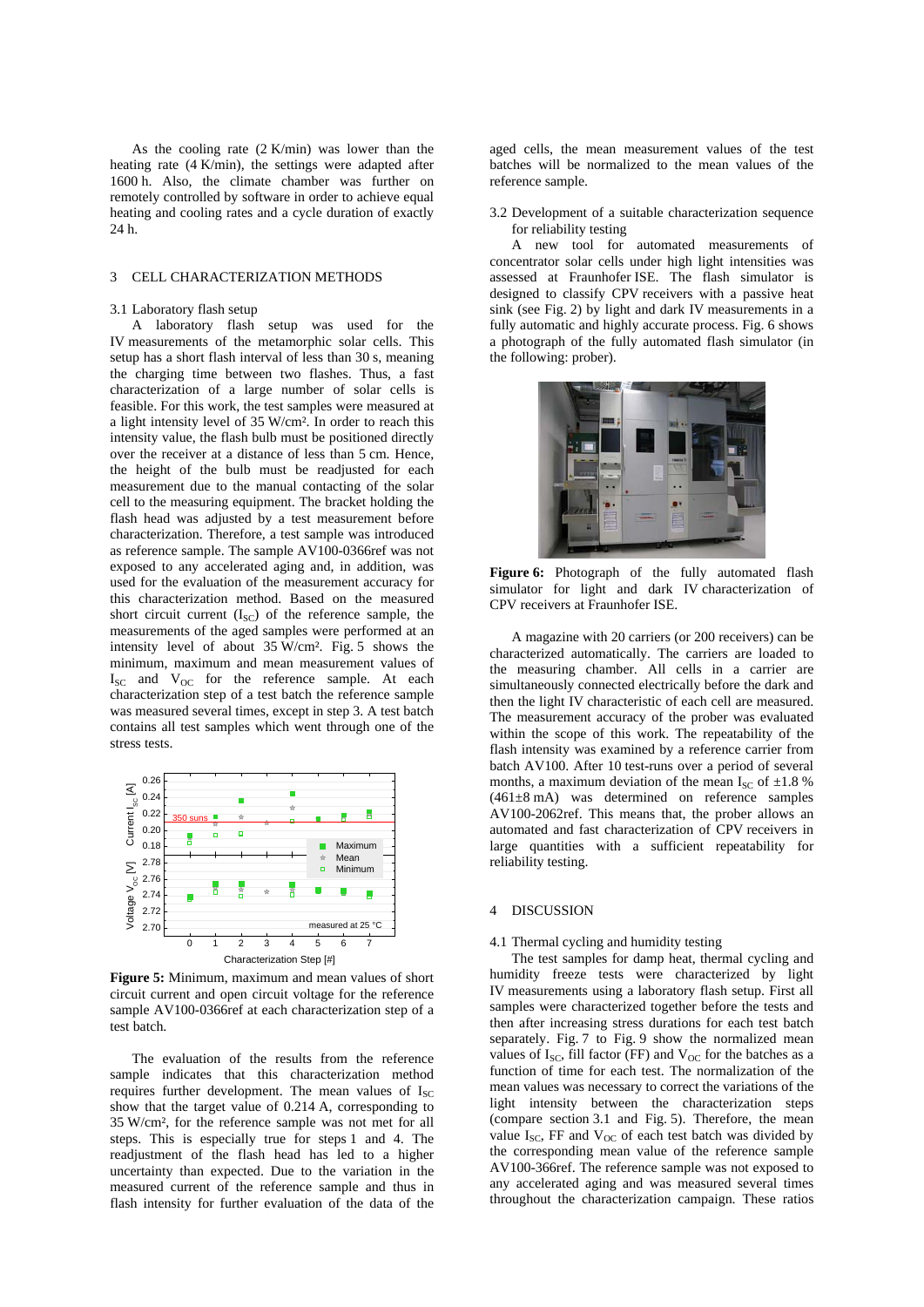for each characterization step were normalized to the ratio at initial characterization (stress duration 0 h).



**Figure 7:** Normalized mean values of short circuit current, fill factor and open circuit voltage for the test batch (18 samples), which are aged under damp heat condition.



**Figure 8**: Normalized mean values of short circuit current, fill factor and open circuit voltage for the test batch (18 samples), which are aged under thermal cycling.



**Figure 9:** Normalized mean values of short circuit current, fill factor and open circuit voltage for the test batch (17 samples), which are aged under humidity freeze condition.

The metamorphic concentrator cells show no change in FF and  $V_{OC}$  due to exposure to thermal cycling and humidity within the measurement accuracy. The normalized mean values of  $I_{SC}$  show a higher variation compared to FF and  $V_{OC}$ , but also no trend of degradation. Most notably, no critical change in the performance of metamorphic cells due to thermal cycling, as described in [17], was measurable after 2500 h (or 1250 cycles). However, the reduction in FF shows a slight trend to decreasing values after 1600 h under humidity freeze conditions. However, this trend must be verified by further testing. Thus, so far, neither a degradation of the material quality as well as nor a total failure were observed for the non-encapsulated test samples. The results also demonstrate that, so far, the metamorphic buffer structure between the middle and the bottom cell does not lead to instability under temperature changes.

### 4.2 High temperature storage

A test batch of 20 test samples was kept at 150 °C and was characterized using the prober described in section 3.2 after 500 h and 1500 h. This facility enables degradation to be scrutinized by light IV measurements and the use of a reference sample AV100-0432ref. This sample was not exposed to any accelerated aging and measured in addition to the test batch. Fig. 11 shows the measured values of  $P_{\text{MPP}}$ , I<sub>SC</sub> and V<sub>OC.</sub> The initial values (0 h) for all test samples as well as for the reference sample were here set to one in order to see the relative changes in the parameters. The results for the reference sample indicate a reproducible flash intensity due to constant values of  $I_{SC}$  and a small temperature rise for the third measurement at 1500 h due to a small decrease in measured  $V_{OC}$ .



**Figure 10:** Change of maximum power, short circuit current and open circuit voltage for a batch of test samples due to high temperature storage at 150 °C. Additionally, a non-aged reference sample was measured.

The test samples show a decrease of about 4 % in P<sub>MPP</sub> and I<sub>SC</sub> already after 500 h at 150 °C. After 1500 h, no further deterioration was measured compared to the reference sample. A minor additional drop in  $V_{OC}$  is observable after 1500 h which, however, can partly be explained by temperature effects (compare  $V_{OC}$  of reference sample after 1500 h). Only two samples showed a drop in  $V_{OC}$  of more than 1 %. Most likely the power degradation observed here is caused by a change (e.g. oxidation) to the optical surface of the cells, as the main driver for the drop in  $P_{MPP}$  is the  $I_{SC}$  of the cells (compare Fig. 10).

# 4.3 Investigation of optically visible degradation

After the test durations indicated in Table 1, a visual inspection of the solar cell surfaces was performed using a light microscope. All stress conditions except thermal cycling led to a change in the color of the metallization, the gold wires and the adhesive. This is most likely caused by oxidation due to contact with hot air or high humidity. The visible changes (highlighted by arrows) for four representative test samples of each test and batch are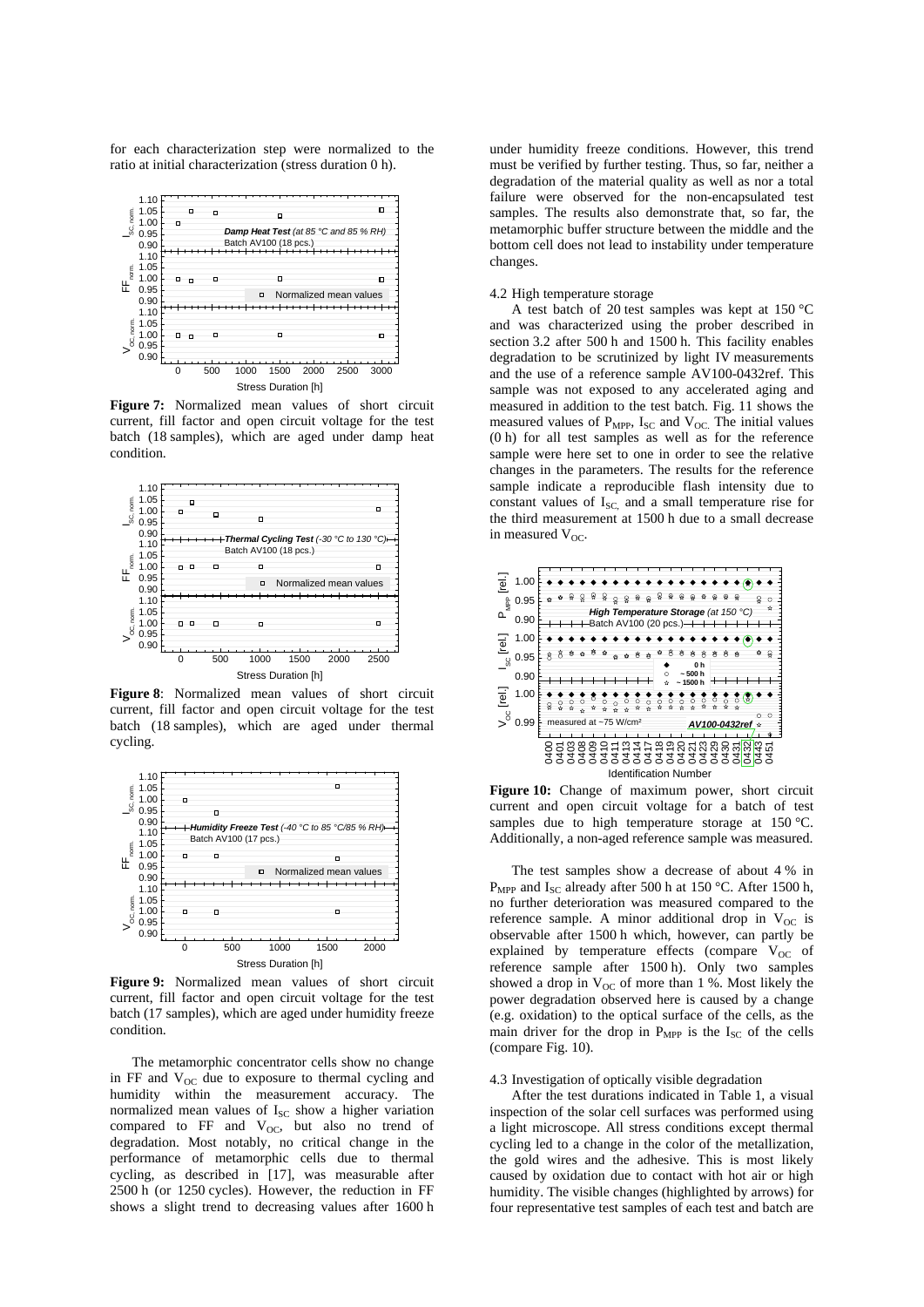displayed in Fig. 11. Both a reddish discoloration of the metallization for high temperature conditions and of the adhesive for humidity freeze conditions is apparent after accelerated aging. The contact with humidity also caused white stains on the surface of the germanium substrates, which can be seen in the photographs marked with DH and HF. Here, white spots cover the chip edges around the bus bar.



Figure 11: Photographs of four test samples which were exposed to different stress conditions. A color change of the metals and white spots on the germanium substrate are visible (highlighted by arrows).

The test samples are not encapsulated by any protection coating. Further investigations and testing is required to precisely determine the conditions that promote the formation of the white spots and also to clarify whether these spots tend to propagate on the cell surface.

### 4.4 Analyzing the germanium surface by SEM-EDX

In order to determine the chemical composition of the white stains on the germanium substrate, two test samples were analyzed by SEM-EDX at Fraunhofer ISE. The test samples are shown in Fig. 11 (left photographs) and were stressed by damp heat for 3000 h and by humidity freeze for 1600 h, respectively. First, the germanium surface was inspected by SEM. A change of the surface morphology was identified inside the white areas on the germanium substrates. Then a section (see inlay picture in Fig. 12) was analyzed by EDX to determine the atomic structure of the grains. Fig. 12 shows the EDX spectrum for the marked cycle in the inlaid picture.



**Figure 12:** EDX spectrum of a microscopic grain on the germanium substrate of a test sample which was stressed over 1600 h under humidity freeze conditions.

Two elements were detected in terms of this elemental analysis: germanium (Ge) and oxygen (O). As a consequence, a formation of germanium oxide caused by testing under humidity conditions was concluded. For comparison, areas without visible degradation were an nalyzed. No oxygen was detected on the blank germanium surface. Further detailed experiments are necessary to examine which conditions abet the formation of germanium oxide.

#### 5 CONCLUSIONS AND SUMMARY

stressed by damp heat (3000 h), thermal cycling (2500 h), humidity freeze (1600 h) and high temperature (1500 h). A laboratory flash setup was used for the measurement of the light IV characteristics under high intensity. However, it has been shown that the uncertainty of the ch haracterization method is in the maximum m range of 15 % for I<sub>SC</sub>. Thus, only very serious degradation of the cells can be reliably tested using electrical performance parameters. On the other hand, a fully automated flash simulator was introduced that increased the measuring accuracy. In addition, this characterization tool enables the characterization of larger quantities of samples. More than 70 metamorphic concentrator cells were

failures nor critical degradation in the IV characteristics (within the measurement accuracy) of the test samples after exposure to different stress conditions. This means that the buffer structure of a metamorphic triple-junction concentrator cell is designed to withstand temperature changes as performed by the thermal cycling test  $(-30 \degree C)$ to 130 °C) and humidity freeze test  $(-40 \degree C)$  to 85 °C). The test results for  $V_{OC}$  and FF confirm this conclusion as no changes in the electrical parameters were determined within the measurement accuracy. However, degradation of about 4 % with respect to the maximum power was observed already after 500 h at 150 °C. After 1500 h no further power degradation was detected except on a single sample. Additionally, for damp heat and humidity freeze conditions, visible degradation was identified due to white stains on the germanium substrate. By SEM-EDX, these formations were identified as ge ermanium oxid e. Apparently oxidation was caused by exposure to high temperature and humid environment. This effect is not particular to the metamorphic growth concept as also other III-V concentrator cells are also grown on germanium substrates. It should be noted that the correlation between the test results and real operating conditions needs to be studied in future work. The electrical characterization showed neither total

### 6 ACKNOWLE EDGMENT

Andreas Bühl, Armin Bösch and Daniel Eckstein from the department "III-V - Epitaxy and Solar Cells" at Fraunhofer ISE for their practical support during the testing and the characterization and also Jutta Zielonka for the SEM-EDX analysis. Additionally, the authors also like to thank AZUR SPACE Solar Power GmbH, especially Wolfgang Köstler and Matthias Meusel, and Soitec Solar GmbH, especially Sascha van Riesen and Andreas Gombert, for their help in sample preparation. The authors would like to thank Alexander Dilger,

Ministry for the Environment, Nature Conservation and Nuclear Safety (BMU) under the "WiFerKon" project (Contract Number 0325125). This work was partially funded by th he Federal